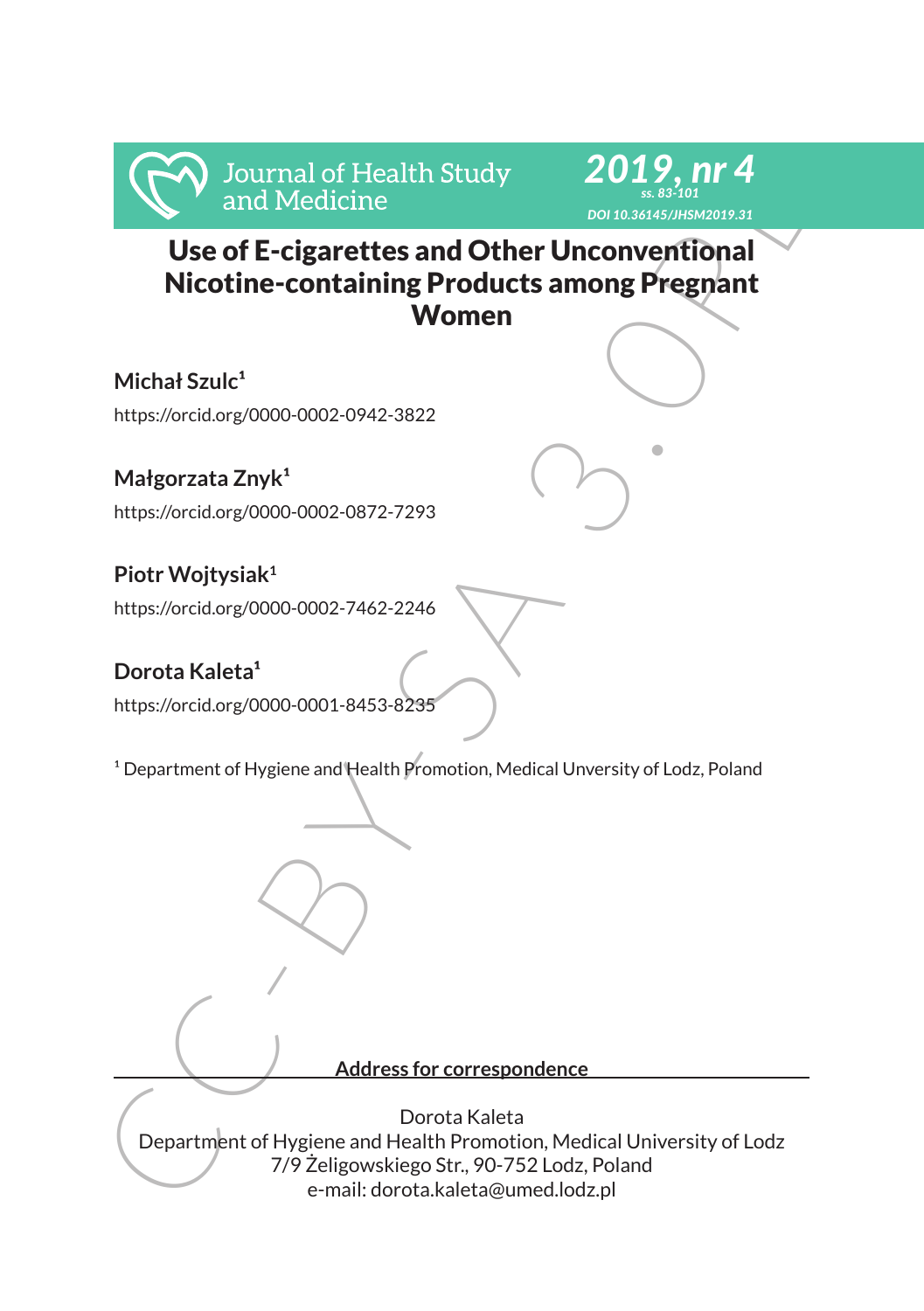## **Abstract**

**Hustract**<br> **Indtroduction:** Electronic cigarettes (e-cigarettes) are products that deliver<br>
are aerosol (commonly called steam) containing nicotine. The upparettes of e-cigare<br>
rettes on human health has so far been stud **Indtroduction:** *Electronic cigarettes (e-cigarettes) are products that deliver an aerosol (commonly called steam) containing nicotine. The impact of e-cigarettes on human health has so far been studied mainly in healthy people after short-term exposure. Only minor side effects were revealed. Polish statistics on the prevalence of smoking among pregnant women indicate that around 15-30% of women smoke cigarettes during pregnancy. The data come from a few researches conducted in Poland. However, there is no assessment of the prevalence of e-cigarette use among pregnant women. It can be suspected that this could be a growing problem in this group. Foreign studies among pregnant women are still scarce. There are voices that the conviction about the safety of e-cigarettes can lead to their more frequent use during pregnancy.*

*Aim: The aim of the study was to assess the frequency of using e-cigarettes and other nicotine-containing tobacco products among pregnant women. Knowledge about their harmfulness was also examined.*

*Material and metods: A cross-sectional study was conducted among pregnant women receiving antenatal care at the Poviat Health Care Complex in Piotrków Trybunalski in 2018. The research tool was a questionnaire. The study design received a positive opinion of the Bioethics Committee at the Medical University of Lodz RNN/ 386/17/EC of December 19, 2017 and the consent of the head of this unit.*

*Results: 600 pregnant women participated in the study, the response rate was 45.2%. About 15% of respondents thought that compared to traditional cigarettes, e-cigarettes are more harmful, 59.2% are just as harmful, and 25.8% are less harmful. Every fifth pregnant woman in the last 12 months was asked by the doctor about the use of e-cigarettes, 12.5% obtained advice to quit, 3.1% obtained to reduce the level of use of e-cigarettes, the doctor advised not to quit e-cigarettes 3,1% of respondents, and did not give any guidance to 31.3% women. Less than 2% of respondents thought that e-cigarettes are safe*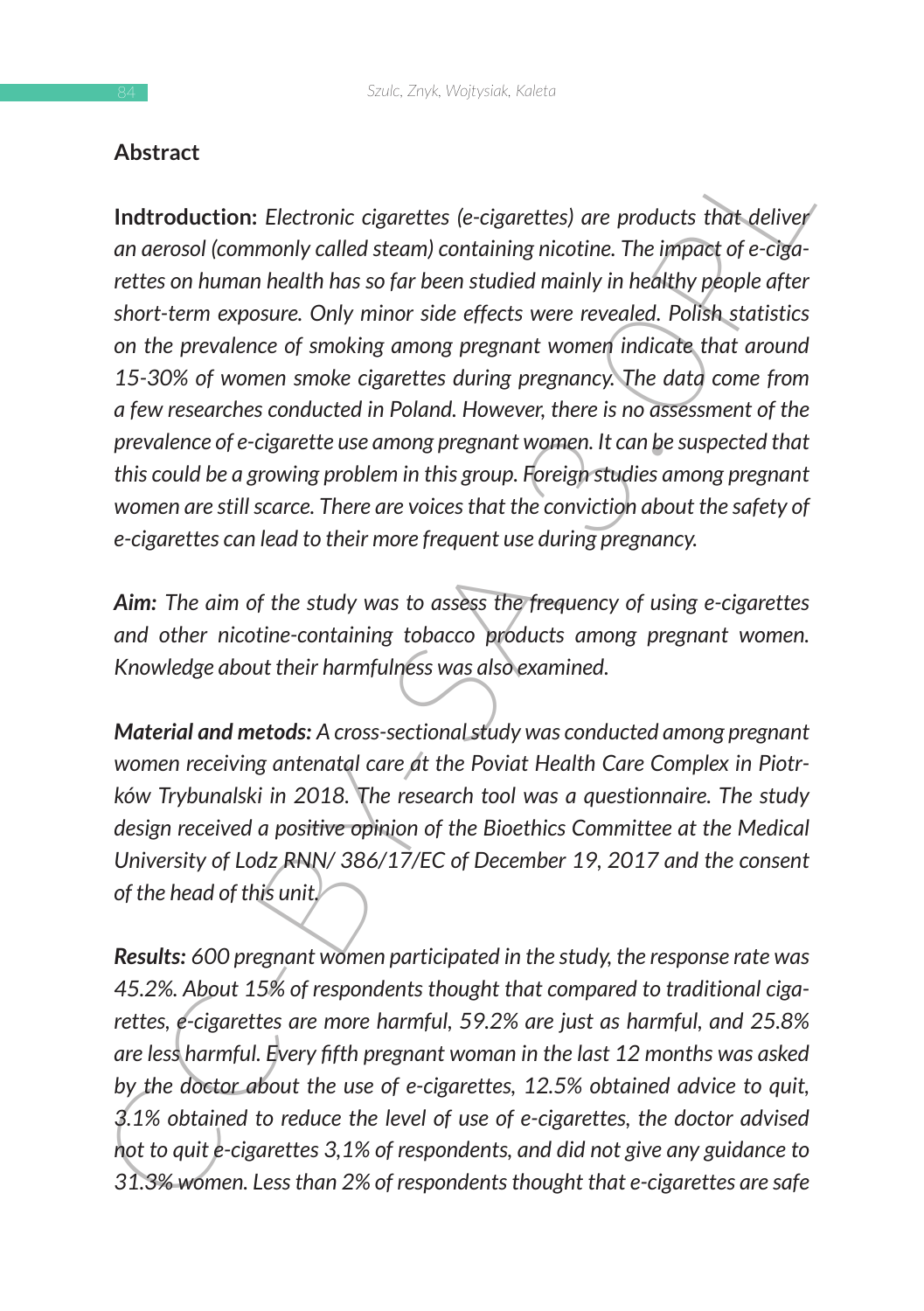and can be used turning president, 2.0.0% – e-cigarettes can diffect pregnancy as well as<br>traditional cigarettes, and 79.3% – e-cigarettes can diffect pregnancy as well as<br>traditional cigarettes. Less than 12% of responden *and can be used during pregnancy, 20.0% – e-cigarettes are less harmful than traditional cigarettes, and 79.3% – e-cigarettes can affect pregnancy as well as traditional cigarettes. Less than 12% of respondents said they had heard about smokeless electronic devices for heating tobacco (e.g. IQOS). However, 2.5% declared that they used the product at least once in their life.*

*Conclusions: The use of e-cigarettes and other unconventional nicotine-containing products by pregnant women is a significant problem. Pregnant women should be educated about the possible negative health effects of using e-cigarettes.*

*Key words: e-cigarettes, unconventional nicotine containing products, pregnancy, nicotine*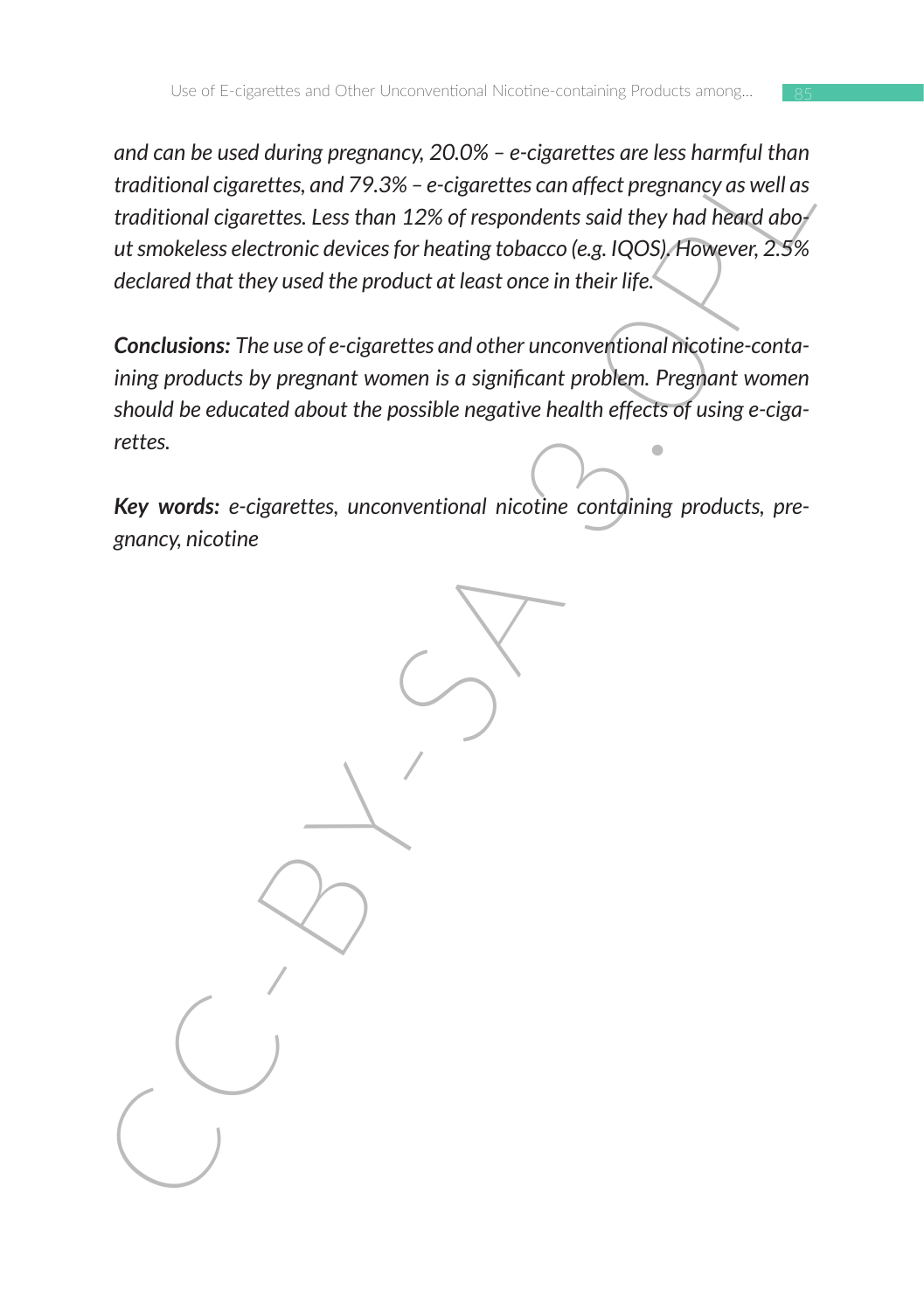#### **Introduction**

Introduction<br>
Electronic cigarettes (e-cigarettes) provide an aerosol (commonly re-<br>
ferred to as steam) contining nicotine, formed by heating a solution<br>
which usually consists of propylene glycol or glycerol (glycerin), Electronic cigarettes (e-cigarettes) provide an aerosol (commonly referred to as steam) containing nicotine, formed by heating a solution, which usually consists of propylene glycol or glycerol (glycerin), nicotine and flavoring [1]. So far, the effects of e-cigarettes on human health have been studied, mainly in healthy people after short-term exposure. Only minor side effects were revealed. People with asthma and chronic obstructive pulmonary disease may be afraid of respiratory irritation and bronchospasm caused by the propylene glycol contained in the aerosol. There are no reports on the safety of using e-cigarettes in patients with known cardiovascular disease. Only a few studies directly check the health effects of exposure to e-cigarette aerosol. The effects of acute, short-term use of e-cigarettes were studied among people who were also smokers of traditional cigarettes [2,3]. Polish statistics on the prevalence of smoking among pregnant women indicate that around 15-30% of women smoke during pregnancy [4-7]. The data come from the few surveys conducted in Poland. However, there is no assessment of the prevalence of e-cigarettes in pregnant women. It can be suspected that this could be a growing problem in this group. Foreign studies among pregnant women are still scarce. Data from the US indicate that the number of e-cigarette users (6.5%) exceeded the number of those who smoke traditional cigarettes (5.6%) with a still significant percentage of so-called dual users, i.e. people using both products interchangeably (8.54%) [8]. There are voices that the conviction about the safety of e-cigarettes may lead to their more frequent use during pregnancy [9].

## **Material and methods**

A cross-sectional study was conducted among pregnant women receiving antenatal care at the Poviat Health Care Complex in Piotrków Trybunalski in 2018. The respondents were recruited at the outpatient clinic of the Poviat Health Care Team in Piotrków Trybunalski. The study de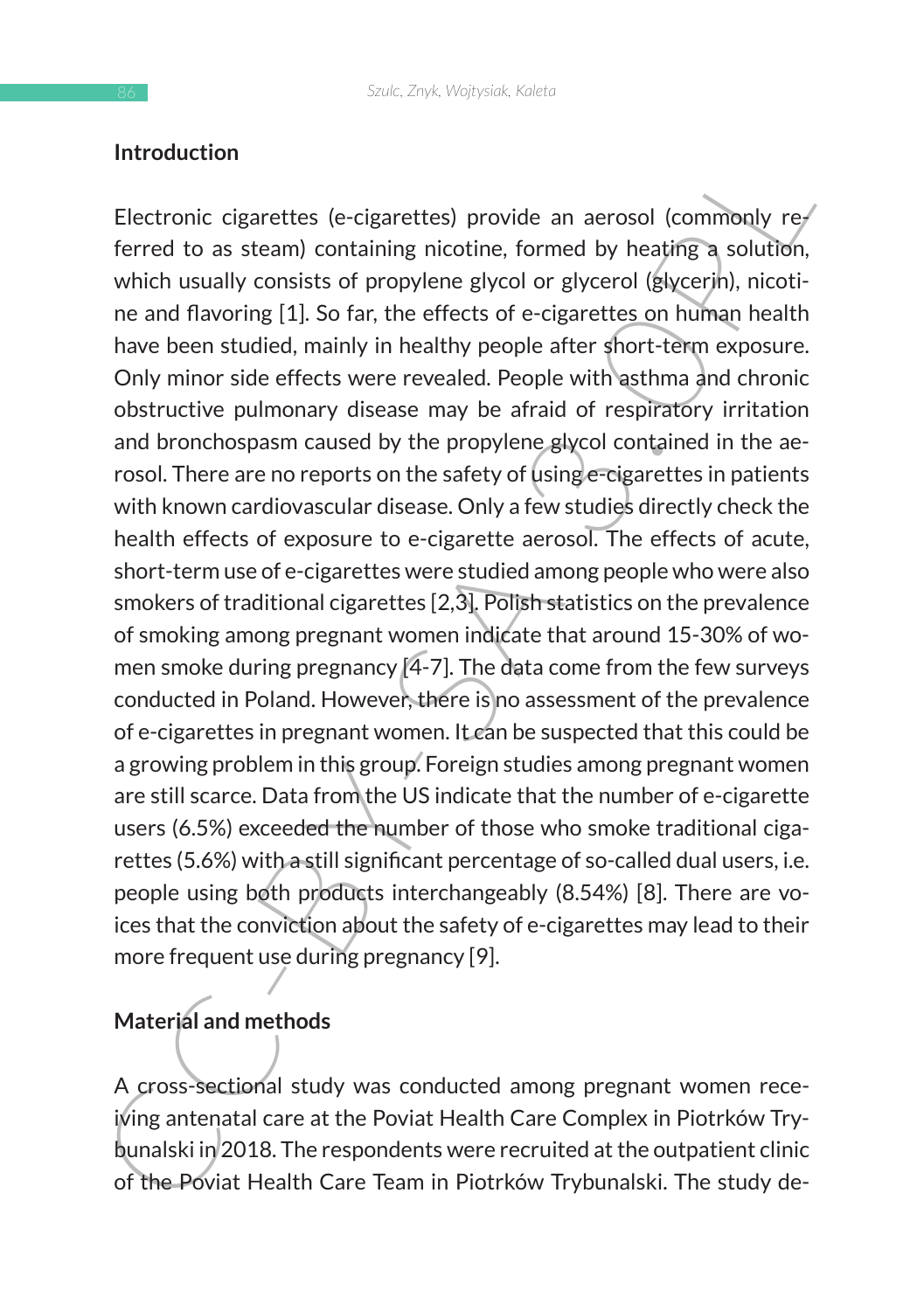sign received a positive opinion of the Bioethics Committee at the Medical University of Lodz RNN/386/17/EC of December 19, 2017 and the consent of the head of this unit. All women who agreed to participate in the study or for women under 18 years of age after obtaining the written consent of a parent or legal guardian were included in the study. The study was conducted from January 2018 to December 2018. The research tool was a questionnaire. The questions in the questionnaire relate to the following issues: sociodemographic data, smoking and use of e-cigarettes by both a pregnant woman and partner, smoking intentions, exposure to secondhand smoke. Smokers were also asked about a subjective assessment of quitting methods, motivators and barriers to smoking cessation. The research tool was previously used in Poland by Balwicki et al. [4,10].

#### **Results**

structure a three because of the because of the solution of the because of the tractical University of Lodz RNN/386/17/EC of December 19, 2017 and the consent of the head of this unit. All women who agreed to participate i The study involved 600 pregnant women out of 1,326 patients from the Poviat Health Care Center in Piotrków Trybunalski in 2018. The response rate was 45.2%. The age of pregnant women included in the study is 19 to 41 years old. The average age was 26 years. The most numerous group were women aged 25-29. Most women were married (79%); 19.5% were single and 1.5% were widows or divorced. 21% of pregnant women had primary education, 25.5% vocational education, 38.5% secondary education and 14.5% higher education. Almost half of the respondents (45%) were pregnant for the first time. Most of the examined women (81%) were in the third trimester of pregnancy; 15.9% were in the second trimester and 2.0% were in the first trimester. Multifarines constituted over half of the pregnant women (55%). Professionally active women constituted 77% of the study group. The most common type of work declared by working respondents is mental work. The average monthly income per family member in most pregnant families (35.5%) ranged from 700 to 1000 per person in the family. Among 45.5% of respondents, the income per person in a household was so low that it is difficult (including with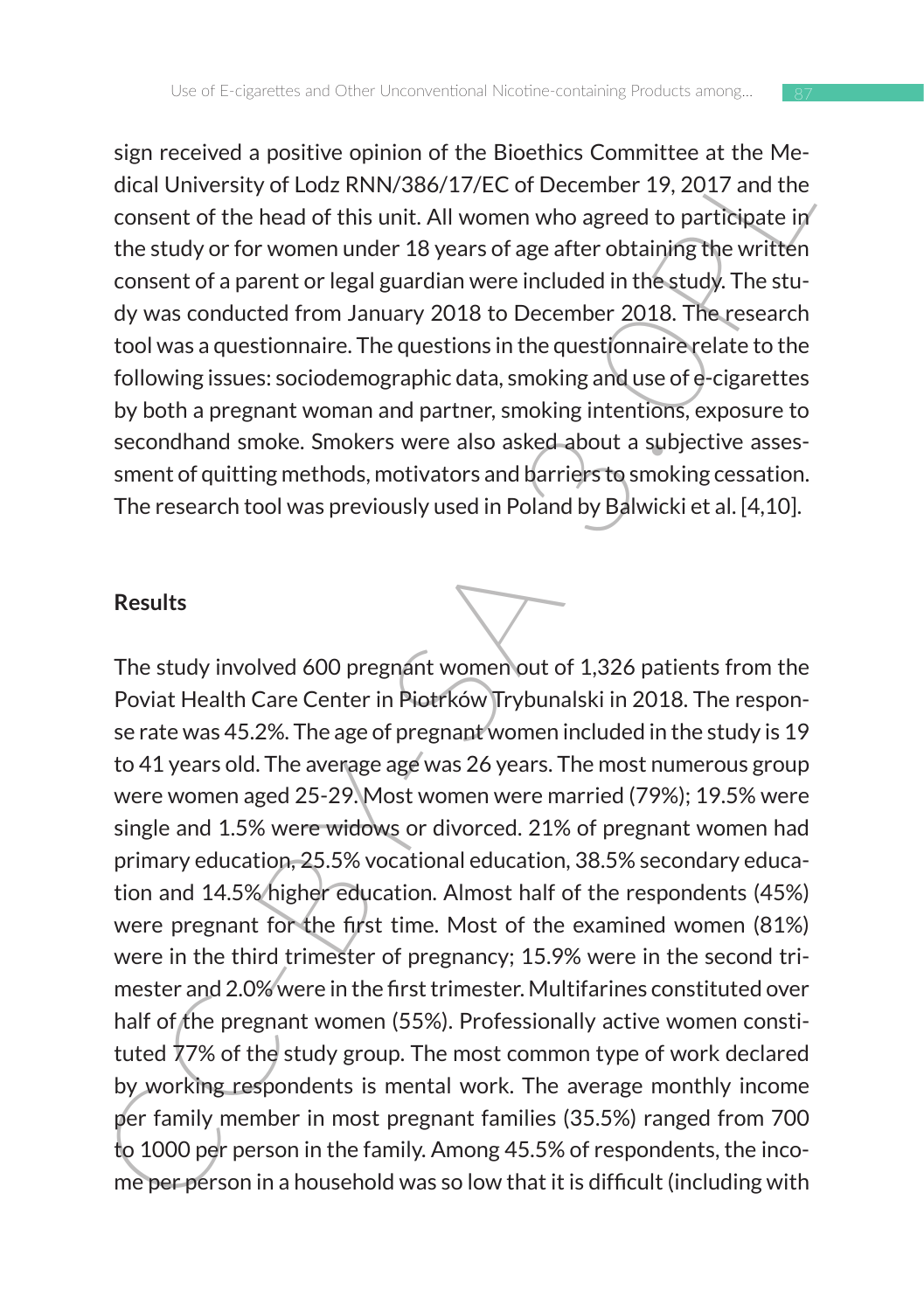geta unitury, amutory, and some uniturity to make ensus meet. Over the set of the system enter that the system of the good or very good, 11.7% as neither good or both and 1.6% as bad or very bad (Table 1). Data obtained f great difficulty, difficulty, and some difficulty) to make ends meet. Over 85% of respondents rated their health as good or very good, 11.7% as neither good nor bad and 1.6% as bad or very bad (Table 1). Data obtained from questionnaire interviews indicate that 26.7% of respondents have ever used e-cigarettes, and 73.3% have never tried e-cigarettes (Table 2). 16 surveyed women used e-cigarettes during pregnancy (2.6% of all respondents). Users of e-cigarettes most often chose aerosols with lower nicotine concentrations containing 6 to 12 mg/ ml of nicotine or none at all (6.2%). It was found that 23 women included in the study used them as a method of quitting smoking from traditional cigarettes, 15 used them alternately with traditional cigarettes (Table 2). Every fifth pregnant woman has been asked by the doctor in the last 12 months if she has used e-cigarettes, and 12.5% have been advised to quit smoking. In contrast, 3.1% were advised to reduce the level of e-cigarette use. The doctor advised not to quit e-cigarettes 3.1% of respondents, and did not give any instructions to 31.3% of women. Around 15% of respondents thought that compared to traditional cigarettes, e-cigarettes were more harmful, 59.2% thought they were just as harmful and 25.8% were less harmful (Table 3). Regarding the impact of e-cigarettes on pregnancies, nearly 2% expressed the opinion that e-cigarettes are safe and can be used during pregnancy, 20.0% thought that e-cigarettes are less harmful to the course and outcome of pregnancy than traditional cigarettes, and 79.3% thought that e-cigarettes could affect pregnancy as well as traditional cigarettes. Less than 12% of respondents said they had heard about smokeless electronic devices for heating tobacco (e.g. IQOS). On the other hand, 2.5% declared that they had already taken such a tobacco product at least once in their life. The vast majority do not use such products at all (Table 4).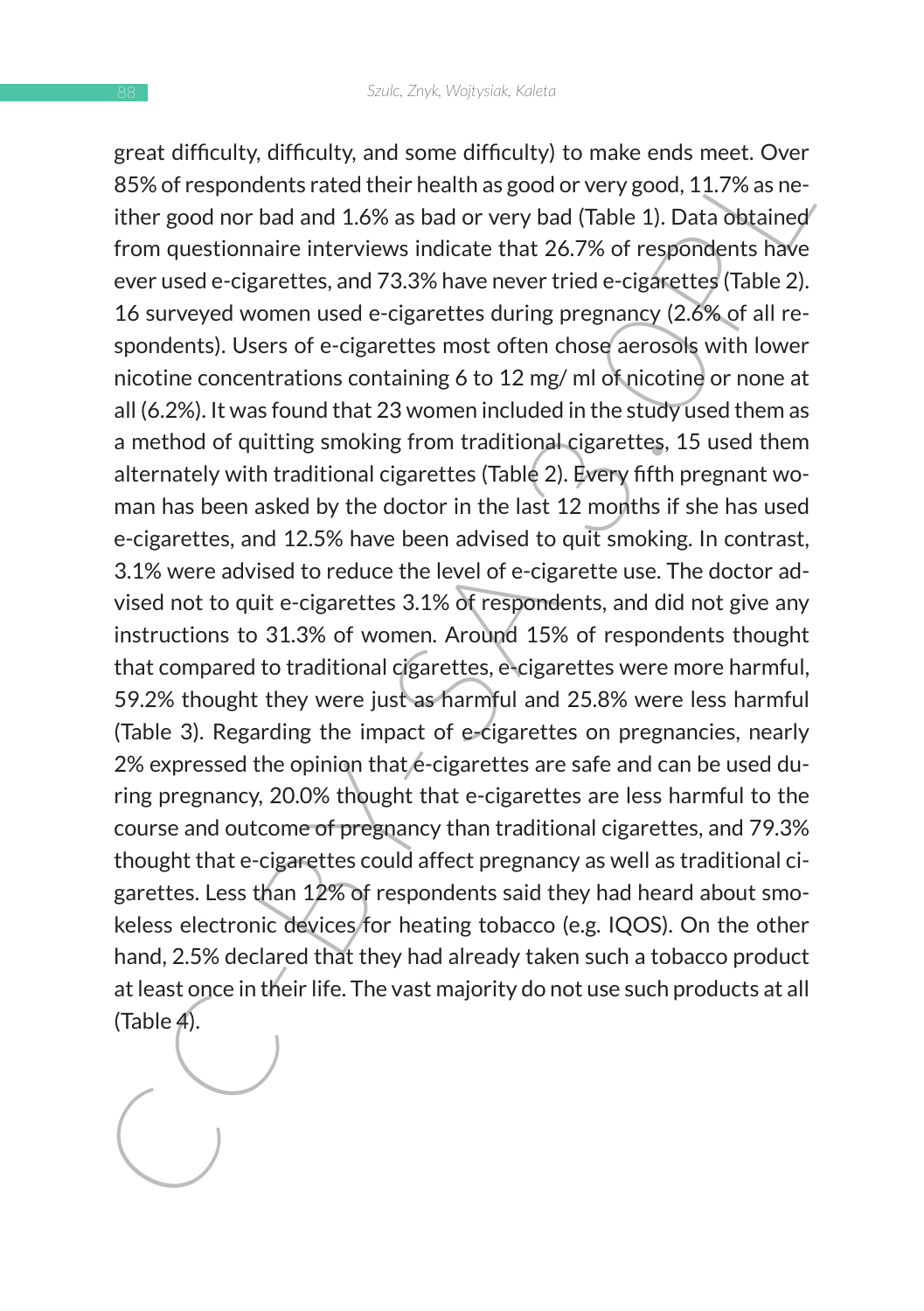| Characteristic                             | ${\sf N}$                             | %    |
|--------------------------------------------|---------------------------------------|------|
| Age in years                               |                                       |      |
| min-max                                    | 19-41                                 |      |
| average                                    | 26                                    |      |
| median                                     | 5,6                                   |      |
| < 19                                       | 10                                    | 1,7  |
| $20 - 24$                                  | 120                                   | 20,0 |
| $25 - 29$                                  | 243                                   | 40,5 |
| 30-34                                      | 159                                   | 26,5 |
| 35-39                                      | 65                                    | 10,8 |
| 40-44                                      | 3                                     | 0,5  |
| $45+$                                      | 0                                     | 0,0  |
| Week of pregnancy at the time of the study | $\bar{x}$ 31,5; median 35,0<br>SD 9,5 |      |
| Trimester of pregnancy                     |                                       |      |
| I trimester                                | 32                                    | 2,0  |
| II trimester                               | 128                                   | 15,9 |
| III trimester                              | 440                                   | 82,1 |
| Education                                  |                                       |      |
| basic                                      | 129                                   | 21,5 |
| professional                               | 153                                   | 25,5 |
| average                                    | 231                                   | 38,5 |
| higher                                     | 87                                    | 14,5 |
| Currently pregnancy                        |                                       |      |
| 1                                          | 270                                   | 45,0 |
| $\overline{2}$                             | 210                                   | 35,0 |
| $\overline{\mathbf{3}}$                    | 85                                    | 14,2 |
| 4                                          | 20                                    | 3,3  |
| 5                                          | 10                                    | 1,7  |
| 6                                          | 5                                     | 0,8  |
| Delivery                                   |                                       |      |
|                                            |                                       |      |
| one delivery                               | 270                                   | 45,0 |
| many deliveries                            | 330                                   | 55,0 |
| Number of deliveries                       |                                       |      |
| $\mathbf 0$                                | 270                                   | 45,0 |
| $\mathbf 1$                                | 245                                   | 40,8 |
| $\overline{2}$                             | 60                                    | 10,0 |
| 3                                          | 15                                    | 2,5  |
| $\overline{\mathcal{L}}$                   | 5                                     | 0,8  |
| $\overline{5}$                             | 5                                     | 0,8  |
|                                            |                                       |      |

#### Table 1. Characteristics of the study population (n=600)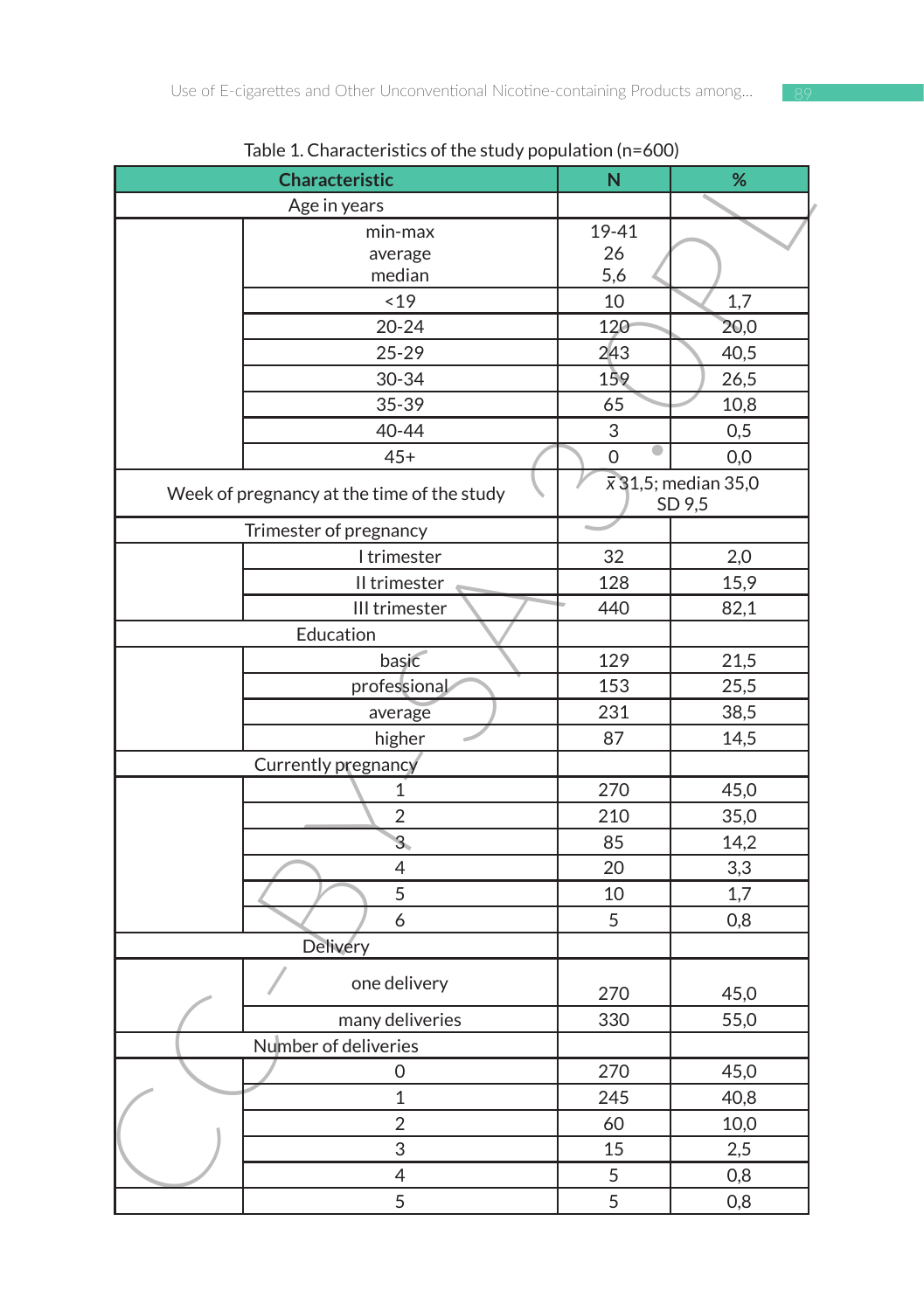| 465<br>35<br>90<br>10<br>180<br>285<br>474<br>117<br>9<br>562<br>38<br>$\mathbf 0$<br>25 | 77,5<br>5,8<br>15,0<br>1,7<br>38,7<br>61,3<br>79,0<br>19,5<br>1,5<br>93,7<br>6,3<br>0,0<br>4,2 |
|------------------------------------------------------------------------------------------|------------------------------------------------------------------------------------------------|
|                                                                                          |                                                                                                |
|                                                                                          |                                                                                                |
|                                                                                          |                                                                                                |
|                                                                                          |                                                                                                |
|                                                                                          |                                                                                                |
|                                                                                          |                                                                                                |
|                                                                                          |                                                                                                |
|                                                                                          |                                                                                                |
|                                                                                          |                                                                                                |
|                                                                                          |                                                                                                |
|                                                                                          |                                                                                                |
|                                                                                          |                                                                                                |
|                                                                                          |                                                                                                |
|                                                                                          |                                                                                                |
|                                                                                          |                                                                                                |
|                                                                                          |                                                                                                |
|                                                                                          |                                                                                                |
|                                                                                          |                                                                                                |
|                                                                                          |                                                                                                |
| 248                                                                                      | 41,3                                                                                           |
| 206                                                                                      | 34,3                                                                                           |
| 88                                                                                       | 14,7                                                                                           |
| 33                                                                                       | 5,5                                                                                            |
|                                                                                          |                                                                                                |
| 20                                                                                       | 3,3                                                                                            |
| 49                                                                                       | 8,2                                                                                            |
| 213                                                                                      | 35,5                                                                                           |
| 188                                                                                      | 31,3                                                                                           |
| 86                                                                                       | 14,3                                                                                           |
| 17                                                                                       | 2,8                                                                                            |
|                                                                                          | 4,5                                                                                            |
|                                                                                          |                                                                                                |
|                                                                                          | 40,8                                                                                           |
|                                                                                          | 45,8                                                                                           |
|                                                                                          | 11,7                                                                                           |
|                                                                                          | 0,8                                                                                            |
| 70                                                                                       | 0,8                                                                                            |
|                                                                                          | 27<br>245<br>275<br>5<br>$\overline{5}$                                                        |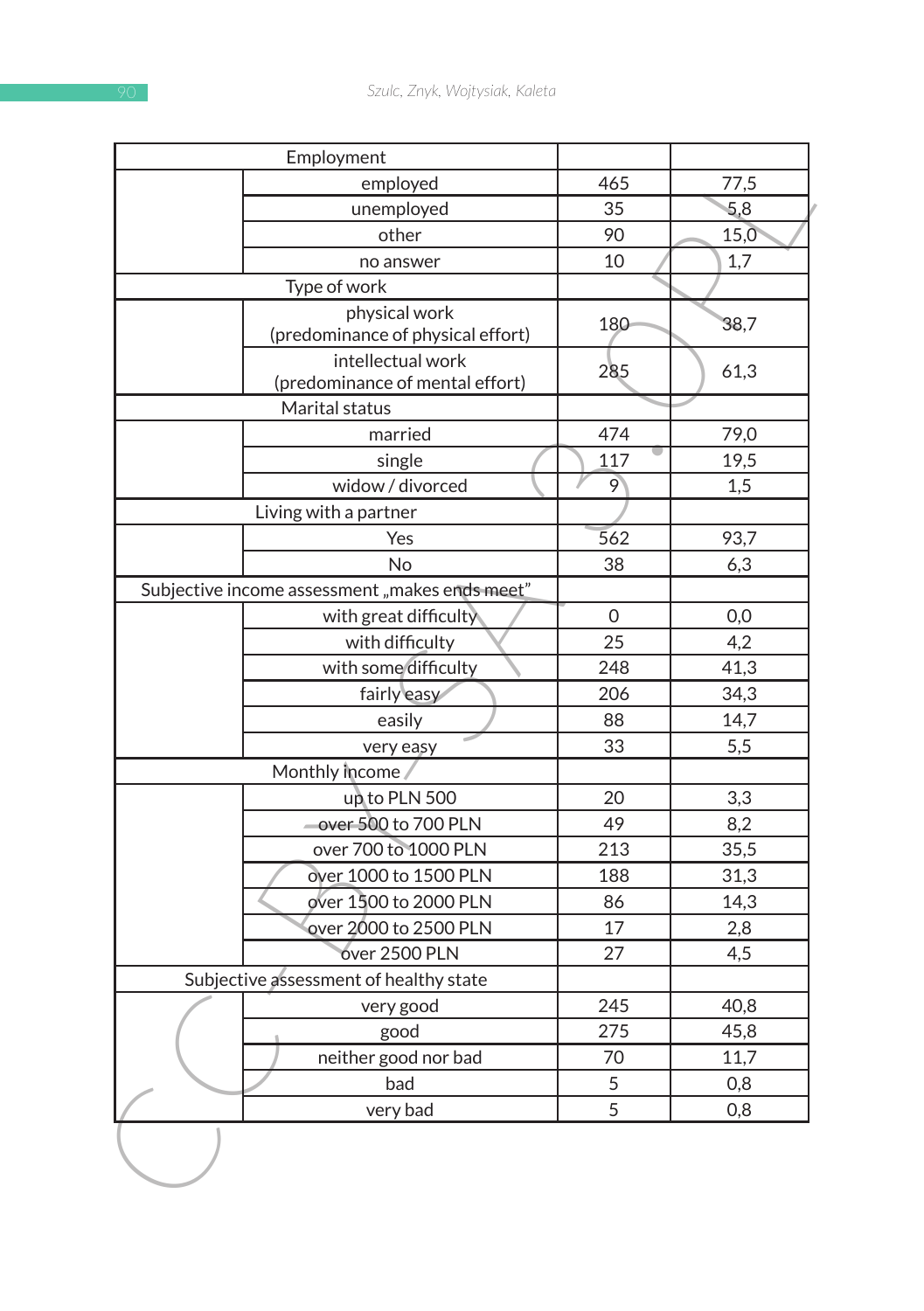| Family help and support |                 |                    |
|-------------------------|-----------------|--------------------|
| at all                  | $\overline{30}$ | $\frac{5,0}{18,3}$ |
| sometimes               | 110             |                    |
| often                   | 85              | 14,2               |
| always                  | $\frac{375}{ }$ | 62,5               |
|                         |                 |                    |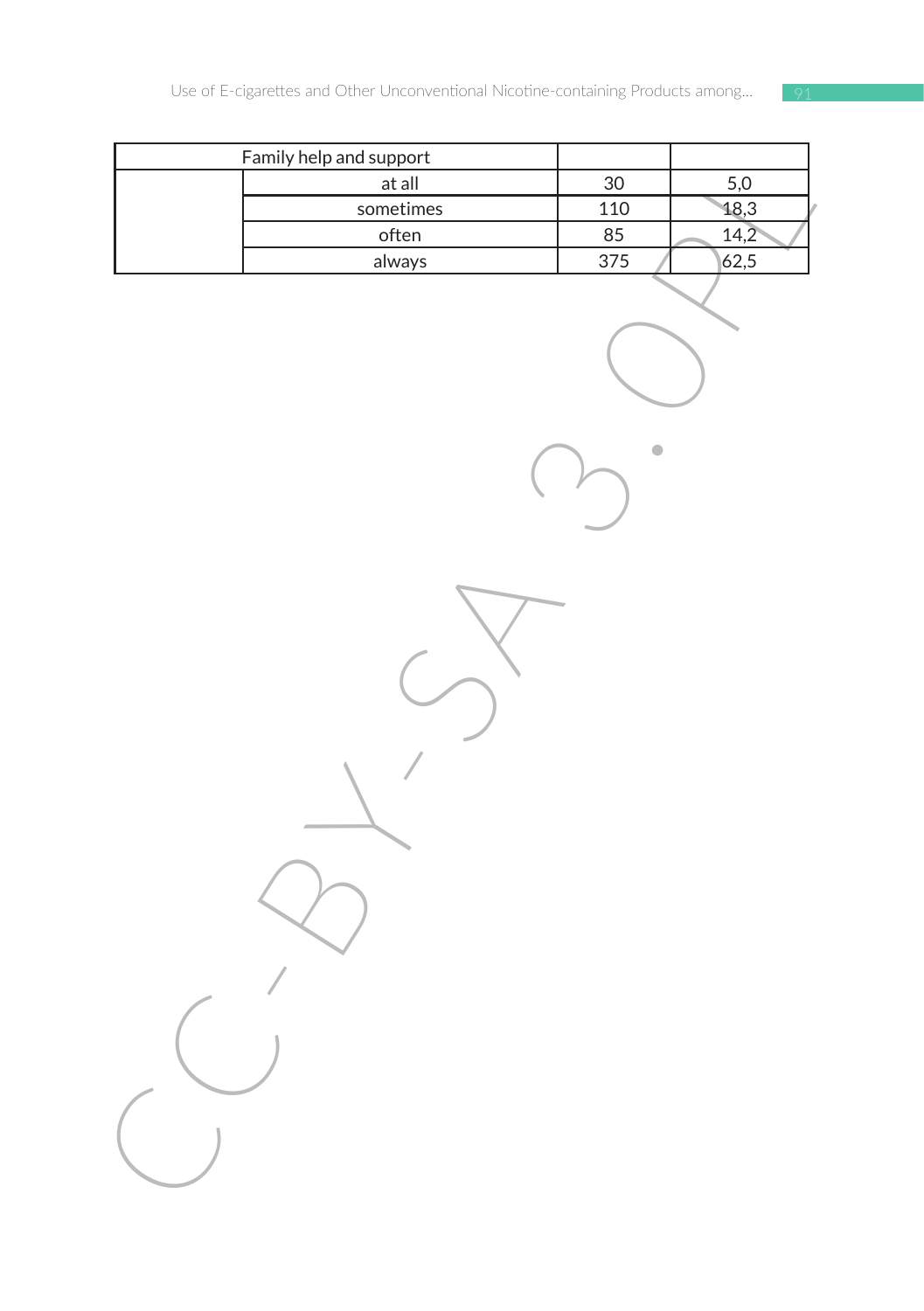| Answer                                                                                                    | N                | %          |
|-----------------------------------------------------------------------------------------------------------|------------------|------------|
| Have you ever taken an e-cigarette for once in your life?                                                 |                  |            |
| Yes                                                                                                       | 160              | 26,7       |
| <b>No</b>                                                                                                 | 440              | 73,3       |
| During the 3 months before you got pregnant, how often did you                                            |                  |            |
| use your e-cigarette on average?                                                                          |                  |            |
| 34 women 21.2% of those who used e-cigarettes used them                                                   | $\bar{x}$ =7,6   | ∍ sd=3,2   |
| every day                                                                                                 |                  |            |
| During the week (if less often than daily)<br>14 women 8.7% of those who used e-cigarettes used them less | $\bar{x} = 71,6$ | $sd = 1,1$ |
| often every day                                                                                           |                  |            |
| How often do you use an e-cigarette?                                                                      |                  |            |
| Every day                                                                                                 | 16               | 10,0       |
| Less often than every day                                                                                 | 7                | 4,4        |
| I do not use at all                                                                                       | 137              | 85,6       |
| How much nicotine do you have in your e-cigarettes? Applies to n=160                                      |                  |            |
| Do not contain nicotine                                                                                   | 10               | 6,2        |
| 6 mg/ml or less                                                                                           | 15               | 9,4        |
| $12$ mg/ml                                                                                                | 15               | 9,4        |
| 18 mg/ml                                                                                                  | 0                | 0,0        |
| 24 mg/ml or more                                                                                          | 0                | 0,0        |
| No data                                                                                                   | 120              | 75,0       |
| Which of the following best describes your situation?                                                     |                  |            |
| I use e-cigarettes as a way to stop smoking traditional cigarettes                                        | 23               | 15,6       |
| I use alternating e-cigarettes with traditional cigarettes                                                | 15               | 9,4        |
| I have always used only e-cigarettes                                                                      | 0                | 0,0        |
| No data                                                                                                   | 120              | 75,0       |
| If you have used or used an e-cigarette and smoked or smoked regular cigarettes, which                    |                  |            |
| one did you try first?                                                                                    |                  |            |
| Traditional cigarette                                                                                     | 160              | 100,0      |
| E-cigarette                                                                                               | $\Omega$         | 0,0        |
| Over the past 12 months, has your doctor asked you whether you smoke e-cigarettes?                        |                  |            |
| Yes                                                                                                       | 30               | 18,7       |
| <b>No</b>                                                                                                 | 90               | 56,3       |
| No data                                                                                                   | 40               | 25,0       |
| What did the doctor advise?                                                                               |                  |            |
|                                                                                                           |                  |            |
|                                                                                                           |                  |            |
|                                                                                                           |                  |            |
|                                                                                                           |                  |            |
|                                                                                                           |                  |            |

#### Table 2. Use of e-cigarettes among pregnant (N=600)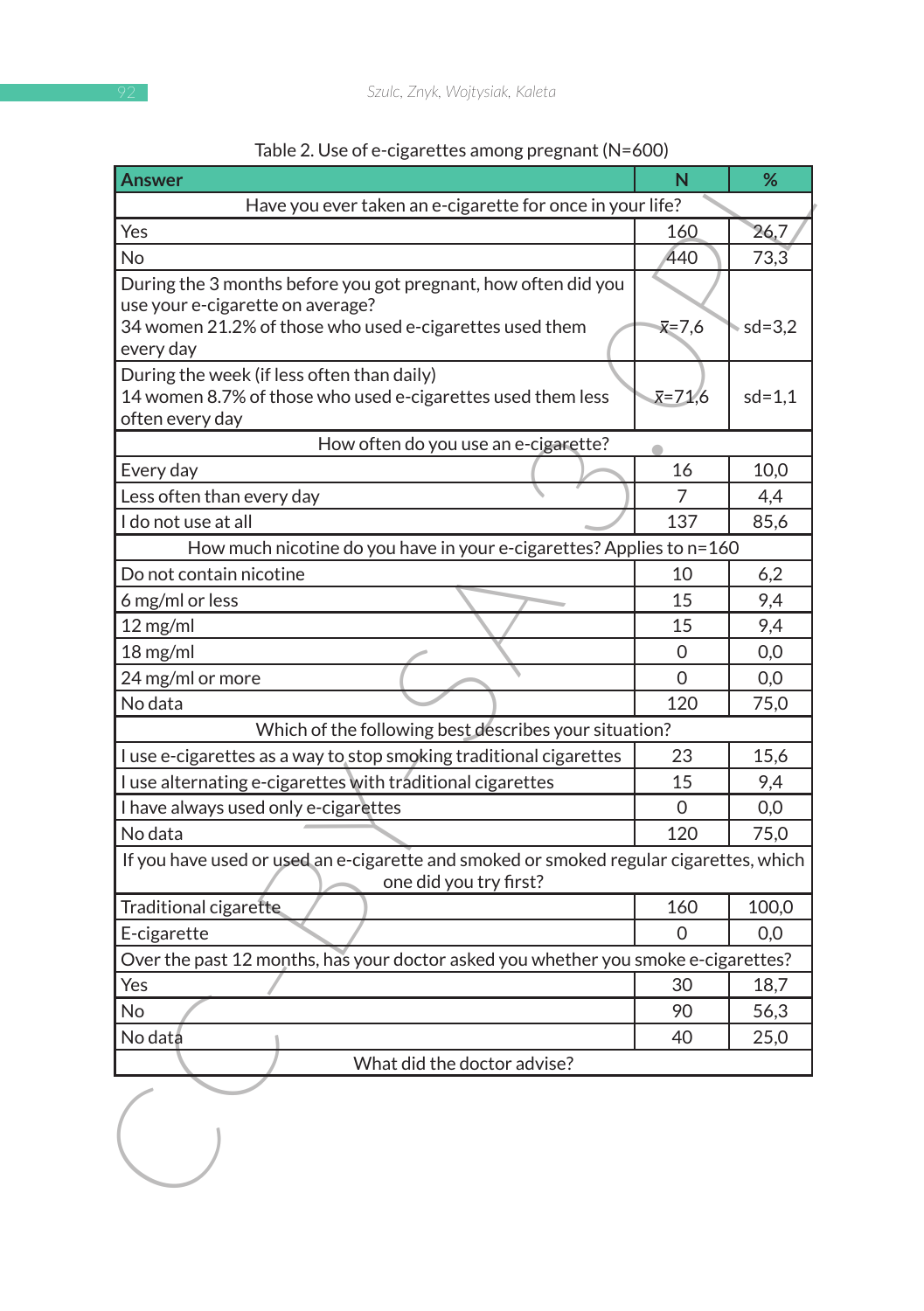| He advised to quit                                                                      | 20  | 12,5 |
|-----------------------------------------------------------------------------------------|-----|------|
| Advised reducing the use of e-cigarettes                                                | 5   | 3,1  |
| Advised not to quit                                                                     | 5   | 3,1  |
| He gave no instructions                                                                 | 50  | 31,3 |
| No data                                                                                 | 80  | 50,0 |
| In the last 12 months, have you received from the doctor or other medical staff profes- |     |      |
| sional advice on quitting smoking or educational materials on quitting smoking?         |     |      |
| Yes                                                                                     | 5   | 3,1  |
| No                                                                                      | 105 | 65,6 |
| No data<br>Does your husband / partner use e-cigarettes?                                | 50  | 31,2 |
| Yes                                                                                     | 122 | 20,3 |
| <b>No</b>                                                                               | 478 | 79,7 |
| Do your friends use e-cigarettes?                                                       |     |      |
| None of them                                                                            | 130 | 21,7 |
| Some of them                                                                            | 400 | 66,7 |
| Most or all                                                                             | 70  | 11,7 |
|                                                                                         |     |      |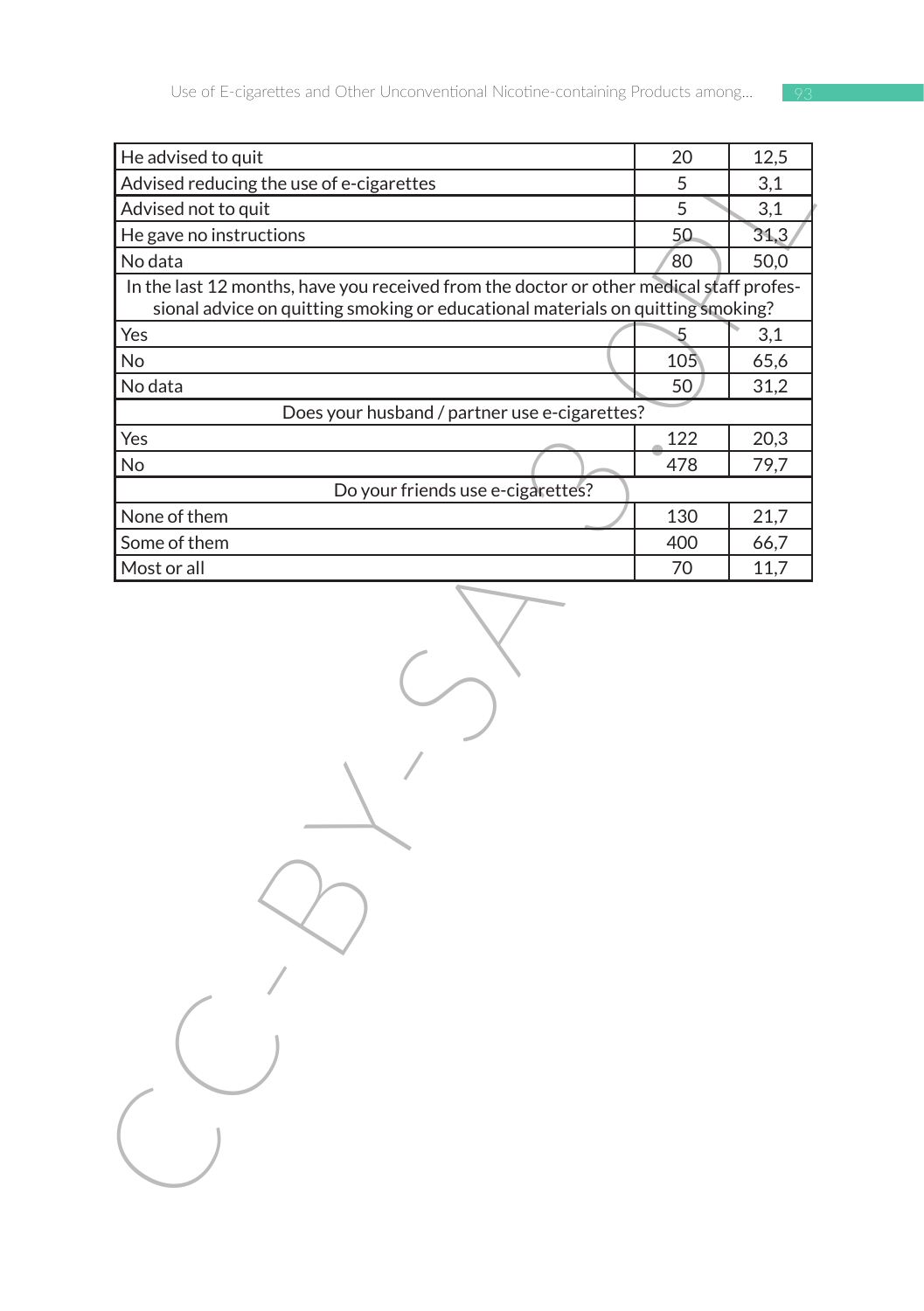| Answer                                                                                                                             | N               | %                 |
|------------------------------------------------------------------------------------------------------------------------------------|-----------------|-------------------|
| Compared to traditional cigarettes, how harmful they are<br>electronic cigarettes (e-cigarettes) in your opinion?                  |                 |                   |
| E-cigarettes are more harmful than traditional cigarettes                                                                          | 90              | $15,\overline{0}$ |
| E-cigarettes are just as harmful as traditional cigarettes                                                                         | 355             | 59,2              |
| E-cigarettes are less harmful than traditional cigarettes                                                                          | 155             | 25,8              |
| What is your opinion about the impact of e-cigarettes on pregnancy?                                                                |                 |                   |
| E-cigarettes are safe and can be used during pregnancy                                                                             | 10 <sup>°</sup> | 1,7               |
| E-cigarettes are less harmful to the course and outcome of pre-<br>gnancy than traditional cigarettes                              | 120             | 20,0              |
| E-cigarettes can affect pregnancy as well as traditional cigaret-<br>tes                                                           | $^{\circ}470$   | 79,3              |
|                                                                                                                                    |                 |                   |
| Table 4. Use by a pregnant smokeless electronic device for heating tobacco (N=600)                                                 |                 |                   |
| Answer                                                                                                                             | N               | %                 |
| Have you heard of a smokeless electronic device for heating tobacco (eg IQOS)                                                      |                 |                   |
| Yes                                                                                                                                | 70              | 11,7              |
| No                                                                                                                                 | 530             | 88,3              |
| Have you used an IQOS product at least once in your life?                                                                          |                 |                   |
| Yes                                                                                                                                | 15              | 2,5               |
| <b>No</b>                                                                                                                          | 585             | 97,5              |
| How often do you use smokeless electronic device for heating tobacco today? / only for<br>15 women who have ever signed up for IQO |                 |                   |
| Every day                                                                                                                          | 5               | 33,3              |
| Less often than every day                                                                                                          | 0               | 0,0               |
| I do not use at all                                                                                                                | 10              | 66,7              |
|                                                                                                                                    |                 |                   |

Table 3. Pregnant women opinions about the harmfulness of using e-cigarettes (N=600)

| <b>Answer</b>                                                                                                                      |     | %    |  |
|------------------------------------------------------------------------------------------------------------------------------------|-----|------|--|
| Have you heard of a smokeless electronic device for heating tobacco (eg IQOS)                                                      |     |      |  |
| Yes                                                                                                                                | 70  | 11,7 |  |
| <b>No</b>                                                                                                                          | 530 | 88,3 |  |
| Have you used an IQOS product at least once in your life?                                                                          |     |      |  |
| Yes                                                                                                                                | 15  | 2,5  |  |
| <b>No</b>                                                                                                                          | 585 | 97.5 |  |
| How often do you use smokeless electronic device for heating tobacco today? / only for<br>15 women who have ever signed up for IQO |     |      |  |
| Every day                                                                                                                          | 5   | 33,3 |  |
| Less often than every day                                                                                                          |     | 0,0  |  |
| I do not use at all                                                                                                                | 10  | 66,7 |  |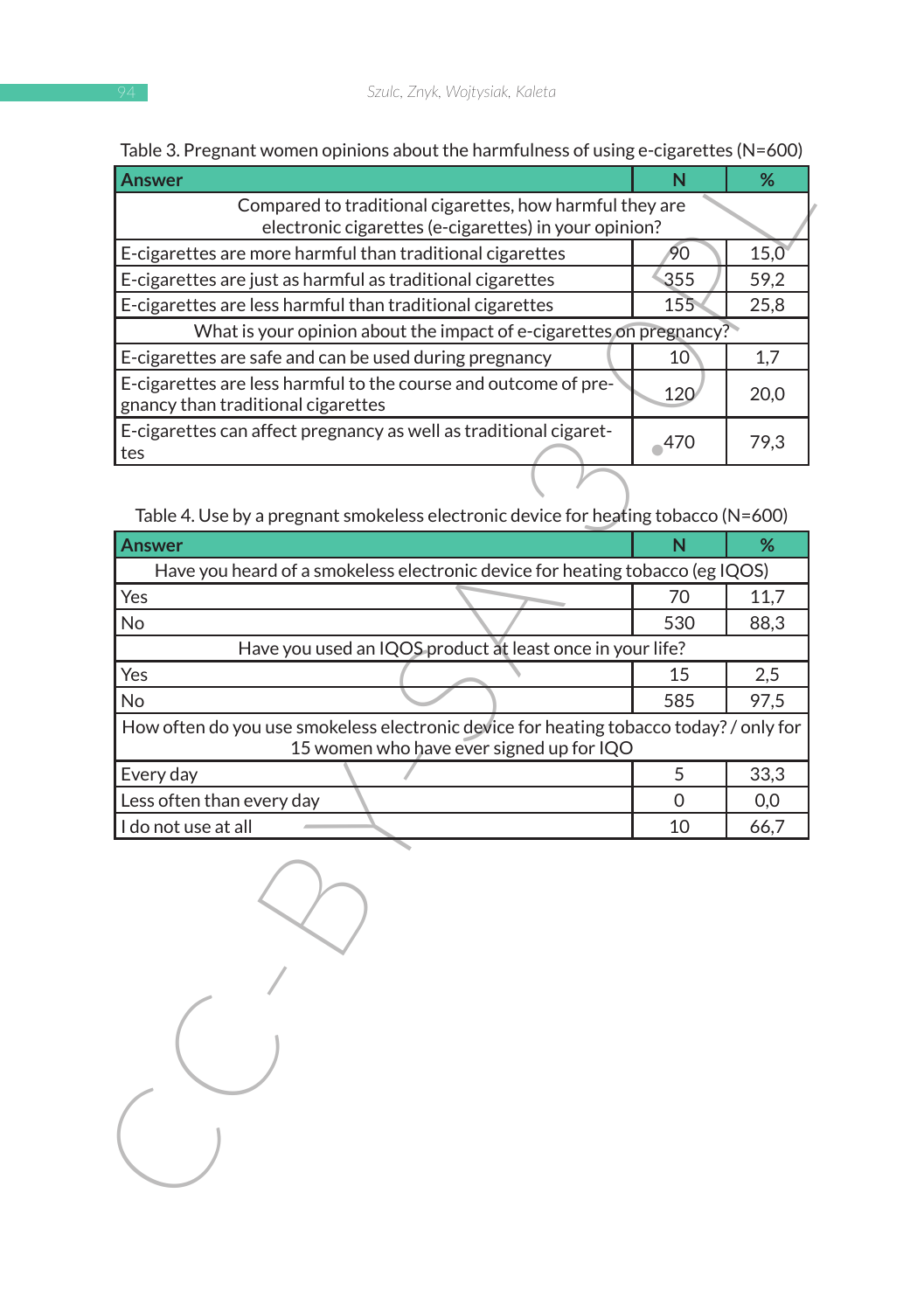#### **Discussion**

It should be emphasized that there are few studies describing the frequy<br>It should be emphasized that there are few studies describing the frequy<br>Micholas et al. It was found that 5.62% (n=25) women smoked fradiultional<br>c It should be emphasized that there are few studies describing the frequency of using e-cigarettes, especially by pregnant women. In a study by Nicholas et al. It was found that 5.62% (n=25) women smoked traditional cigarettes, 6.52% (n=29) used e-cigarettes, 8.54% (n=38) used both tobacco cigarettes and e-cigarettes, and 79.33% (n=353) did not use tobacco cigarettes or e-cigarettes. Of the users of e-cigarettes, 74.6% (n=50) reported the transition to e-cigarettes from tobacco cigarettes during pregnancy [11]. The Kantar Public report for the Chief Sanitary Inspectorate has been published on the use of e-cigarettes in the general population in Poland. According to data from this report, among smokers of traditional cigarettes, 5% of women used e-cigarettes. The desire to quit smoking was the most frequently cited reason for using e-cigarettes (54%) [12]. In a study by Mark et al. (2015), results showed that 45% of pregnant participants believed that e-cigarettes were less harmful than traditional cigarettes, and 43% thought that e-cigarettes were less harmful to their child's health [13]. Interestingly, in the analysis taking into account the status of "smoking" of e-cigarettes ("smoking", "never smoking"), differences appeared. Most e-cigarette users believe that e- -cigarettes are less harmful than traditional cigarettes for themselves and for the child (78% and 68%, respectively). Conversely, less than half of women who have never used e-cigarettes said that e-cigarettes are less harmful than traditional cigarettes for themselves and for the child (31% and 31%, respectively). While the majority (61%) of respondents considered e-cigarettes to be addictive, 43% said that they do not know that e-cigarettes contain nicotine [13]. A qualitative study conducted in Houston, Texas by Kahr et al. (2015) assessed the perceived risk associated with e-cigarettes and smoking during pregnancy at three clinics in the Houston area. Study participants were actively involved in prenatal care Centering Pregnancy (CP). Kahr et al. found that pregnant women believed that e-cigarettes are generally a safer and healthier alternative to smoking traditional cigarettes [14]. However, study participants also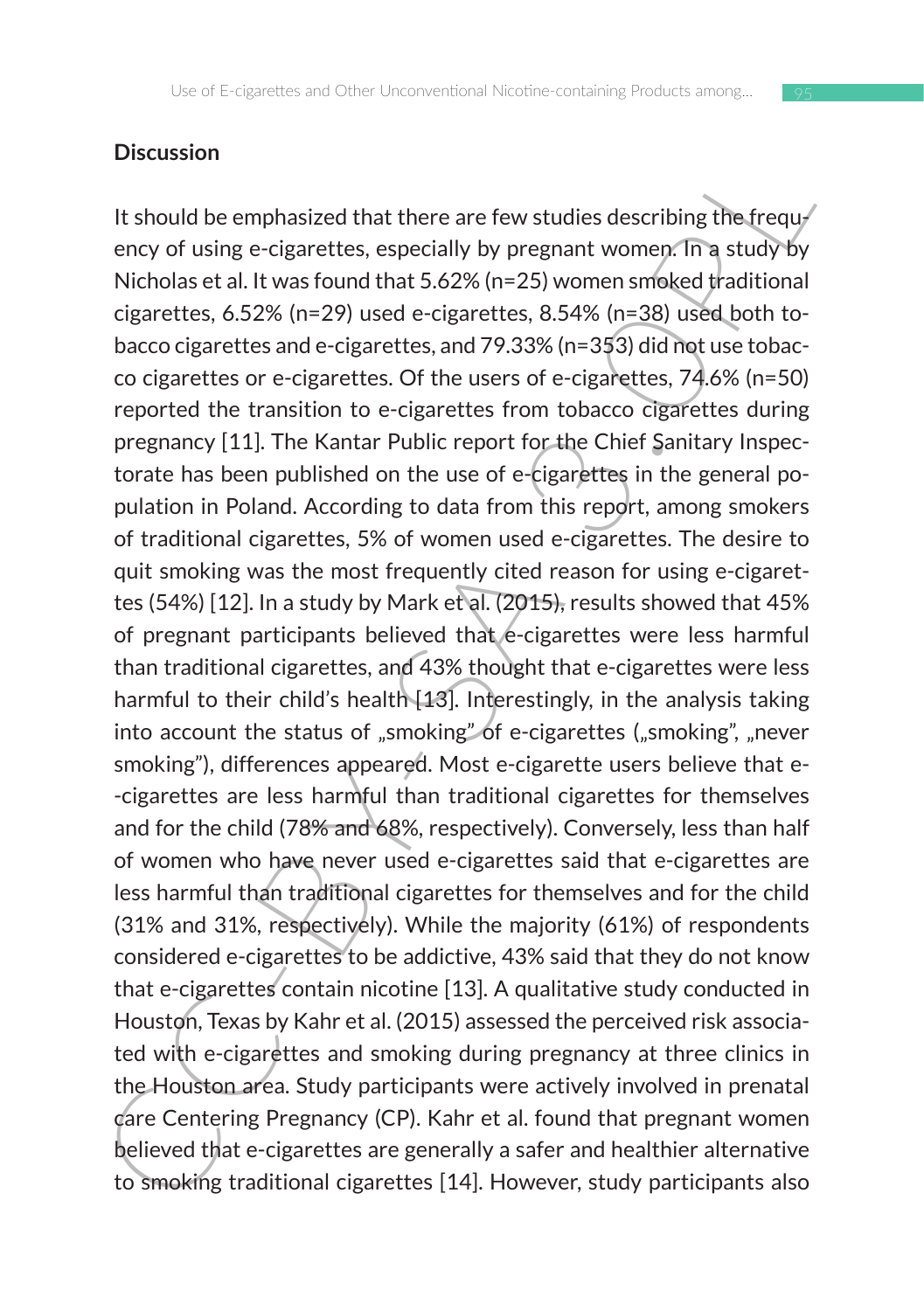expressed the upmin truta curring pregnancy, e-cugaretuses are not sate<br>and potentially harmful to the fetus and probably as harmful as traditional cigarettes. Interestingly, a conflicting subtopic emerged in this study th expressed the opinion that during pregnancy, e-cigarettes are not safe and potentially harmful to the fetus and probably as harmful as traditional cigarettes. Interestingly, a conflicting subtopic emerged in this study that suggested that using e-cigarettes in pregnancy is not as harmful as smoking traditional cigarettes when used as an aid to stop smoking. Although the participants had knowledge about how and where buy e-cigarettes, they had less knowledge about the composition of the e-cigarette and the health consequences of its use. Baeza-Loya et al. conducted a cross-sectional study to assess the opinion on the safety of e-cigarettes compared to traditional cigarettes. Participants in the study were both women and men using and not using e-cigarettes and traditional cigarettes. The age ranges included 'young adults' and 'older adults'. The survey included questions about traditional tobacco cigarettes and e-cigarettes, in particular participants were asked about opinions about the harmfulness of traditional cigarettes and e-cigarettes for pregnant women. While almost 100% of respondents (in all age categories) indicated that traditional tobacco cigarettes are harmful to pregnant women, only 50- 75% of participants indicated that e-cigarettes are harmful to pregnant women. These results suggest that although study participants saw potential harm in using e-cigarettes during pregnancy, they still considered e-cigarettes to be safer than traditional tobacco cigarettes [15]. England et al. conducted a study to assess the perception of newly formed tobacco products among pregnant women and women planning pregnancy. Questions were asked about the status of smoking, as well as opinions on the health effects of new tobacco products (such as e-cigarettes, snus, soluble products) and the use of nicotine replacement therapy (NRT) during pregnancy and in general. 31% of respondents were pregnant smokers, 26% were pregnant and quit smoking, and 42% were smokers planning pregnancy. Participants of the study expressed the opinion that nicotine-containing products are harmful during pregnancy, but they could not answer which product they think is the most harmful. While several women considered NRT or soluble drugs to be least harmful during pregnancy, most participants most often mentioned ENDS (electro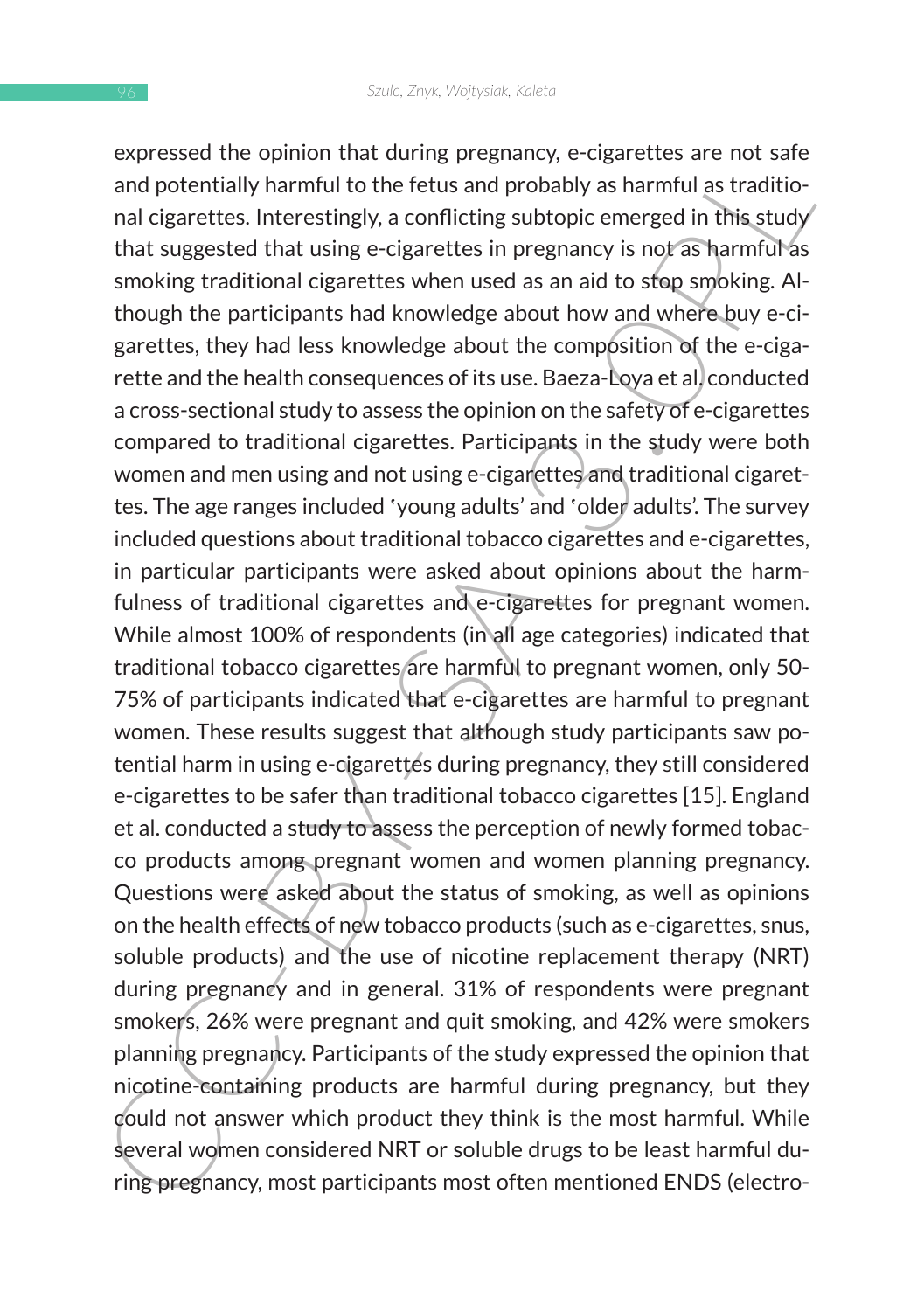In addition, Farquature y systems) or e-togaretuses as the teast naturiturion.<br>In addition, Farquahar, Mark, Terplan, Chisolm have shown that there is<br>a widespread belief that e-cigarettes are potentially safer than tradi nic nicotine delivery systems) or e-cigarettes as the least harmful [16]. In addition, Farquhar, Mark, Terplan, Chisolm have shown that there is a widespread belief that e-cigarettes are potentially safer than traditional cigarettes [17]. They conducted a case study of a 22-year-old single woman who participated in the perinatal treatment program. The patient said that she knew that e-cigarettes contain nicotine, but in her opinion the use of e-cigarettes during pregnancy was less harmful to her and her child's health. The patient also expressed her belief that e-cigarettes provided her child with less nicotine than traditional cigarettes. Ashford et al. conducted a study of women, including pregnant women. This study evaluated opinions about the health risks associated with the use of e-cigarettes. While 69% of participants perceived e-cigarettes as a moderate or minor health risk, 20% perceived products as not posing any health risk. In the assessment of the reasons why participants decided to use e-cigarettes, "less harmful (for others and for themselves)" was one of the four most frequently mentioned reasons [18]. Fallin et al. conducted a study to assess knowledge, attitudes and insights about the use of e-cigarettes among pregnant women (n=8) and after delivery (n=4). Knowledge on e-cigarettes, patterns of use and perception of e-cigarettes as beneficial/ harmful to health were examined. It was found that participants were convinced that e-cigarettes are less harmful than traditional cigarettes; one participant described e-cigarettes as "not as dangerous as regular cigarettes" and "cleaner option". However, participants also revealed their ignorance of the health effects of using e-cigarettes regarding potential side effects and unknown product composition [19]. Mark et al. observed that three-quarters of pregnant respondents perceive e-cigarettes as a tool to help stop smoking. Interestingly, there were no differences between those using and not using e-cigarettes, and those who had previously quit smoking and those who had never tried to quit before

[20]. Kahr et al. observed that pregnant women believe that e-cigarettes can be used as a tool to stop smoking traditional cigarettes. This point of view was particularly often expressed by current smokers [14]. Fallin et al. also observed that respondents believe that an e-cigarette can serve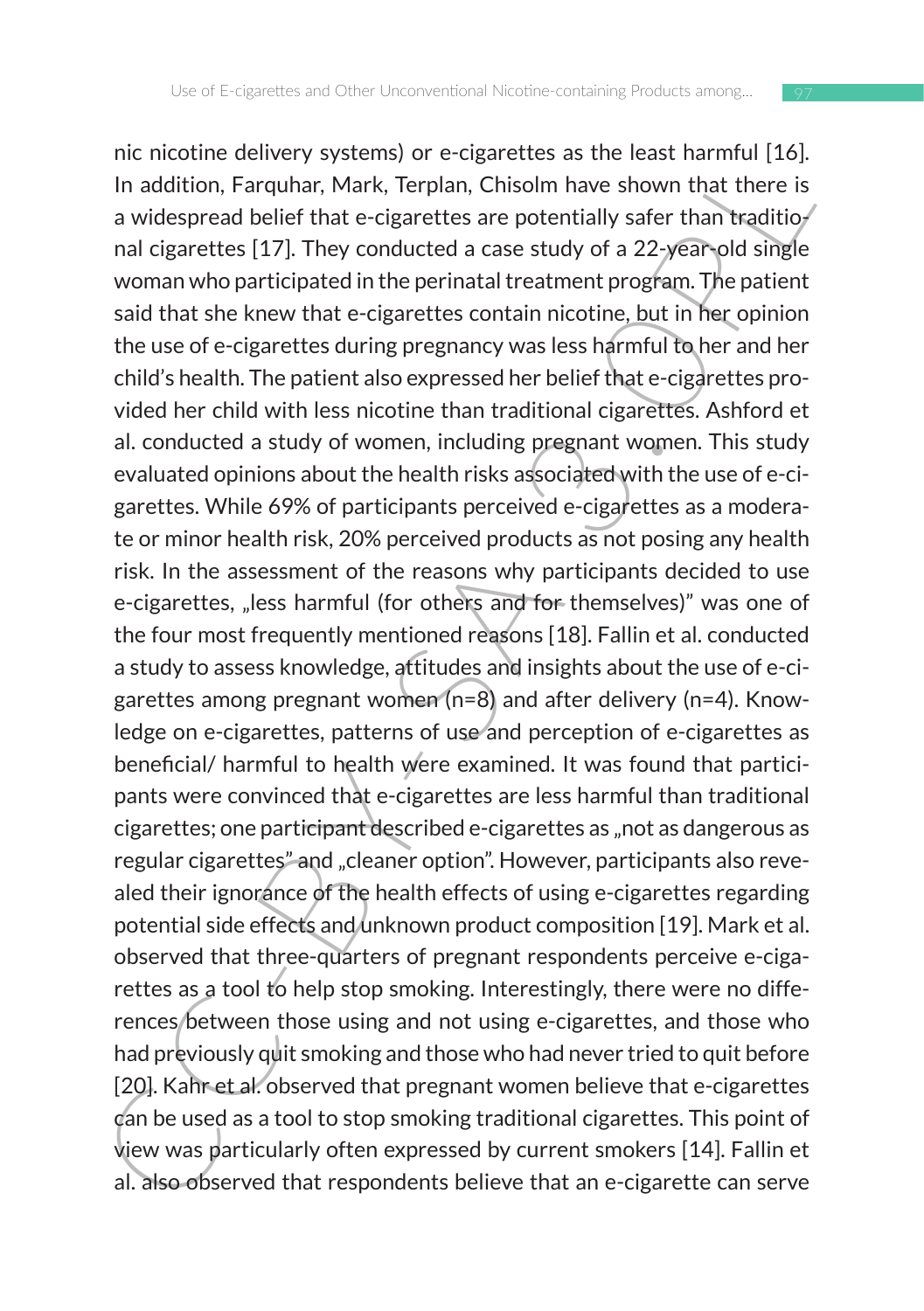as a sinuous cessacion devote (127). Engine de al. - Interessimilar results in<br>their study [16]. In a case study conducted by Farquhar, Mark, Terplan<br>and Chisolm, it was found that the participant switched to the use of eas a smoking cessation device [19]. England et al. noted similar results in their study [16]. In a case study conducted by Farquhar, Mark, Terplan and Chisolm, it was found that the participant switched to the use of e-ci $\mathcal{I}$ garettes during pregnancy to reduce the number of traditional cigarettes smoked per day [17].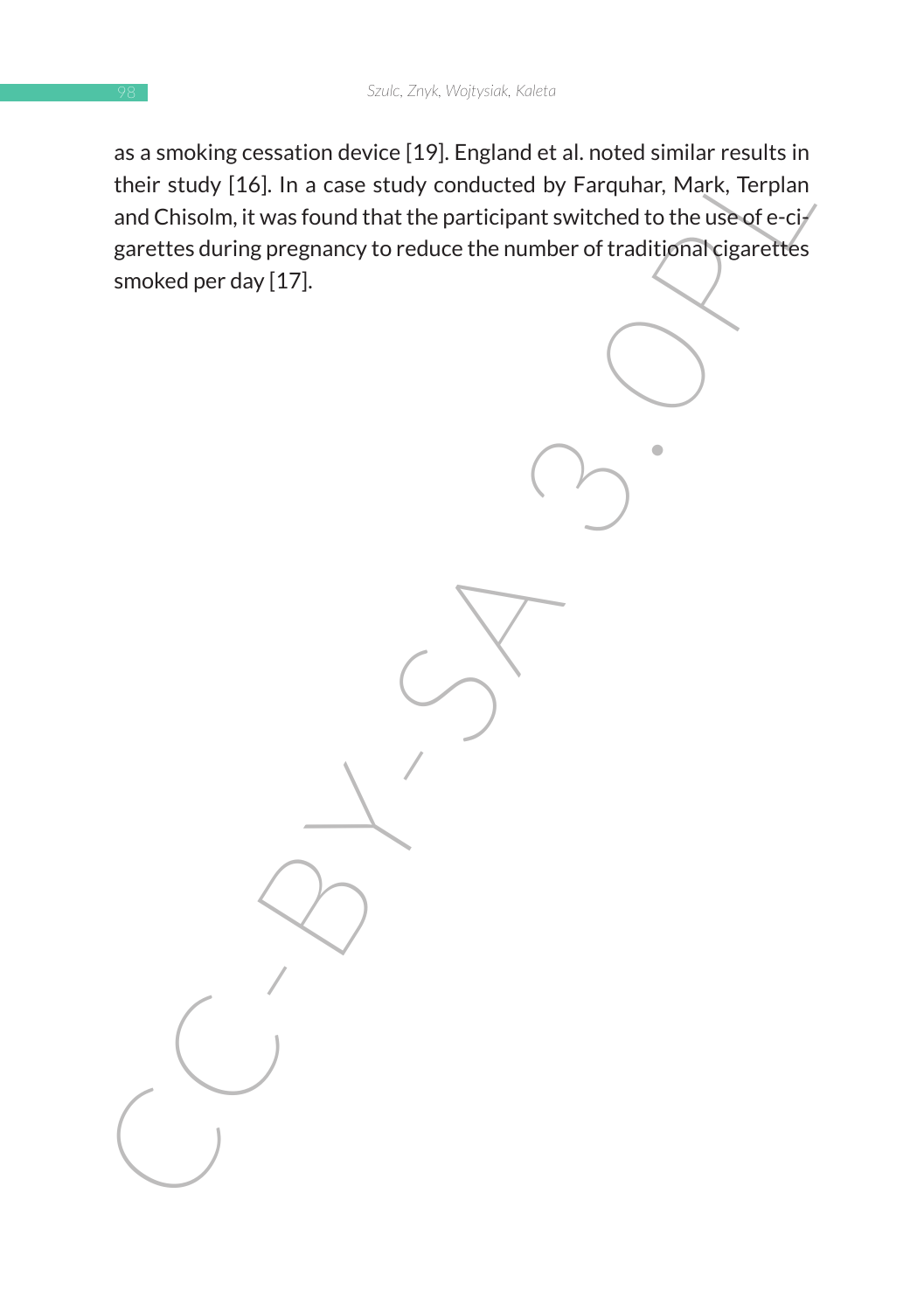# **References**

References<br>
1. Grana R, Benowitz N, Glantz SA. Background Paper on E-cigarettes<br>
(Electronic Nicotine Delivery Systems). Center for Tobacco Control Re-<br>
search and Education University of California, San Francisco WHO Coll 1. Grana R, Benowitz N, Glantz SA. Background Paper on E-cigarettes (Electronic Nicotine Delivery Systems). Center for Tobacco Control Research and Education University of California, San Francisco WHO Collaborating Center on Tobacco Control Prepared for World Health Organization Tobacco Free Initiative; 2013.

2. Flouris AD, Chorti MS, Poulianiti KP et al. Acute impact of active and passive electronic cigarette smoking on serum cotinine and lung function. Inhal Toxicol 2013; 25(2): 91-101.

3. Flouris AD, Poulianiti KP, Chorti MS et al. Acute effects of electronic and tobacco cigarette smoking on complete blood count. Food Chem Toxicol 2012: 50(10): 3600-3.

4. Balwicki L, Smith DM, Pierucka M et al. Factors Associated With Quitting Among Smoking Pregnant Women From Small Town and Rural Areas in Poland. Nicotine Tob Res 2017; 19(5): 647-651.

5. Wojtyła C, Wojtyła-Buciora P. Cigarette smoking among pregnant women in Poland. J Health Inequal 2017; 3(1): 47-50. doi: 10.5114/ jhi.2017.69165.

6. Wojtyła C, Głuszek Ł, Biliński P, Paprzycki P, Warzocha K. Smoking during pregnancy – hematological observations in pregnant women and their newborns after delivery. Ann Agric Environ Med 2012; 19(4): 836- 841.

7. Polanska K, Jurewicz J, Hanke W. Smoking and alcohol drinking during pregnancy as the risk factors for poor child neurodevelopment – A review of epidemiological studies. Int J Occup Med Environ Health 2015; 28(3): 419-43.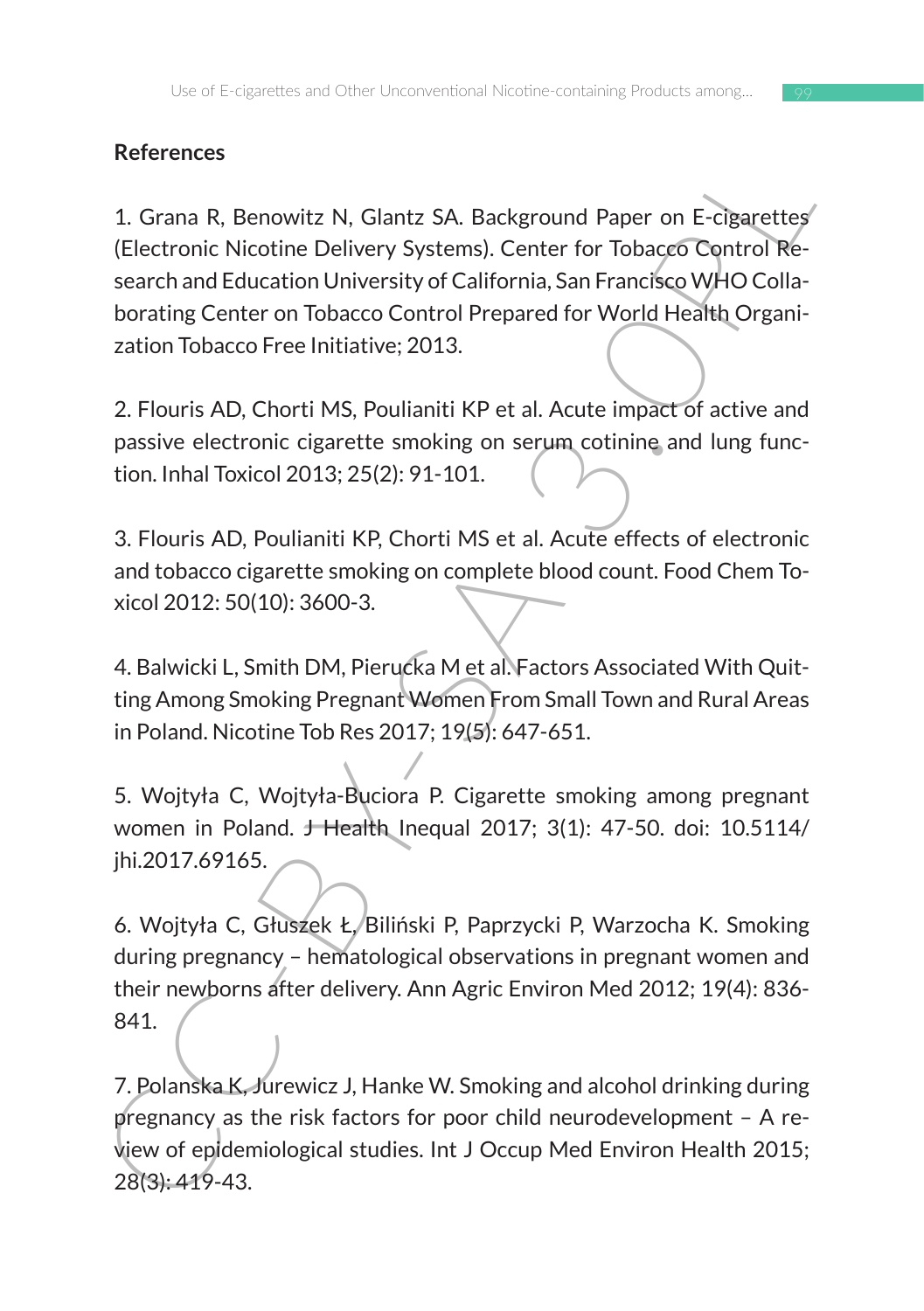8. Wagner NJ, Camerota M, Propper C. Prevalence and Perceptions of Electronic Cigarette Use during Pregnancy. Matern Child Health J 2017; 21(8): 1655-1661.

9. Baeza-Loya S, Viswanath H, Carter A et al. Perceptions about e-cigarette safety may lead to e-smoking during pregnancy. Bull Menninger Clin 2014; 78(3): 243-252.

10. Balwicki Ł, Zarzeczna-Baran M, Wierucki Ł et al. Smoking among pregnant women in small towns in Poland. Int J Public Health 2016; 61: 111- 118.

11. Wagner NJ, Camerota M, Propper C. Prevalence and Perceptions of Electronic Cigarette Use during Pregnancy. Matern Child Health J 2017; 21(8): 1655-1661.

o. wageter tvi, cumterous int, Propper C. Prevalence allo Perceptions of<br>Electronic Gigarette Use during Pregnancy. Matern Child Health J 2017;<br>21(8): 1655-1661.<br>9. Baeza-Loya S, Viswanath H, Carter A et al. Perceptions ab 12. Kantar Public: Raport z ogólnopolskiego badania ankietowego na temat postaw wobec palenia tytoniu 2017. Available from: https://gis.gov. pl/wp-content/uploads/2018/04/Postawy-Polak%C3%B3w-do-palenia- -tytoniu-Raport-2017.pdf.

13. Mark KS, Farquhar B, Chisolm MS et al. Knowledge, attitudes, and practice of electronic cigarette use among pregnant women. J Addict Med 2015; 9: 266-72.

14. Kahr MK, Padgett S, Shope CD et al. A qualitative assessment of the perceived risks of electronic cigarette and hookah use in pregnancy. BMC Public Health 2015; 15: 1273.

15. Baeza-Loya S, Viswanath H, Carter A et al. Perceptions about e-cigarette safety may lead to e-smoking during pregnancy. Bull Menninger Clin 2014; 78(3): 243-252.